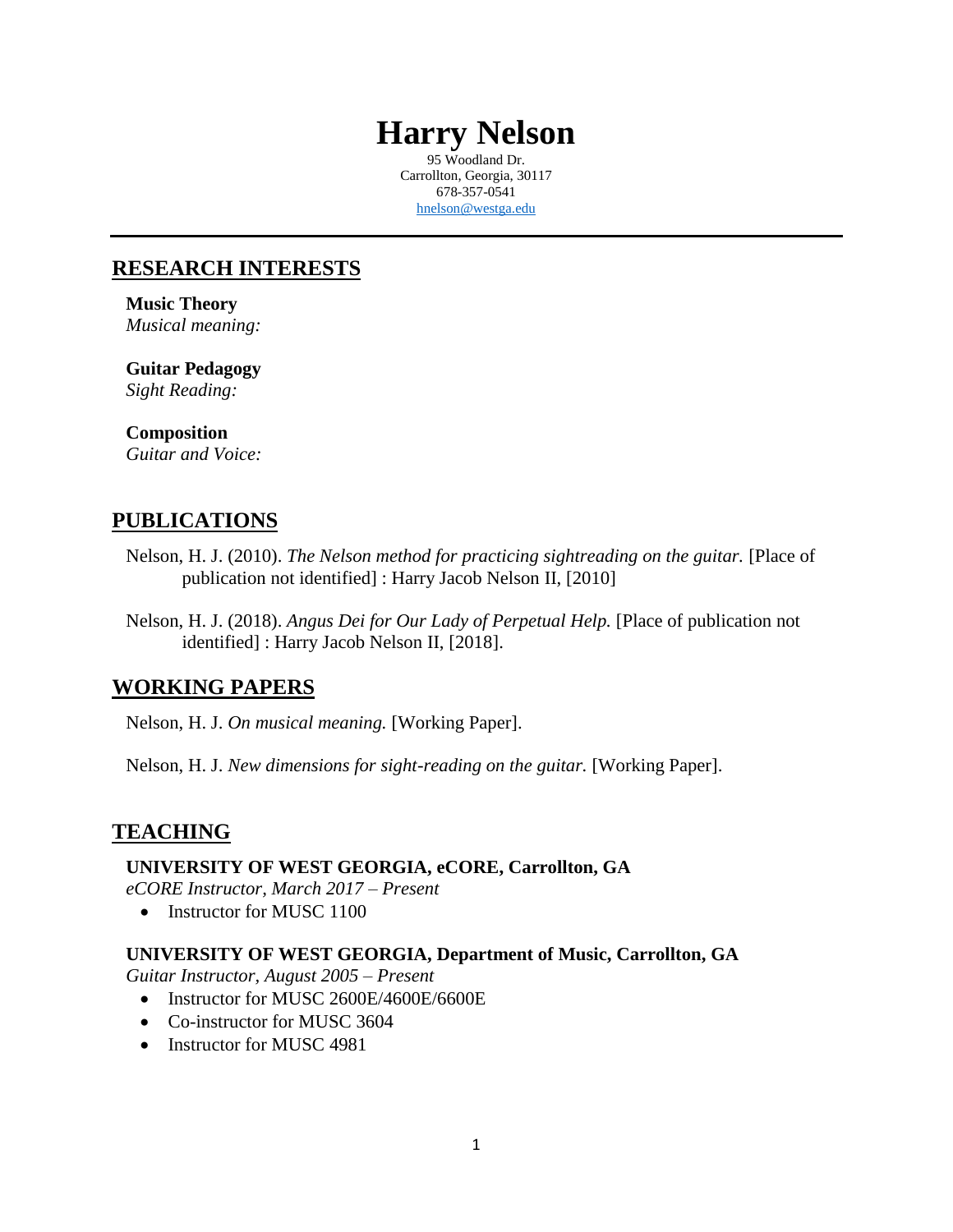# **PERFORMANCE EXPERIENCE**

| $2008 - 2019$ | Monthly performances for the Tanner Harmony for Healing program, Tanner<br>Health System, Carrollton, GA.               |
|---------------|-------------------------------------------------------------------------------------------------------------------------|
| 5/12/2015     | <b>UWG Newnan Campus Ribbon Cutting</b>                                                                                 |
| 2/28/2015     | Carroll County Humane Society First Annual Animal Art Auction                                                           |
| 11/13/2014    | <b>Choirs for Cancer</b>                                                                                                |
| 10/21/2013    | <b>UWG Music Faculty Recital</b>                                                                                        |
| 11/8/2010     | Cashen Hall, Solo Performance                                                                                           |
| 7/2/2010      | Carrollton Cultural Arts Center, Zachariah Foundation "Freedom Jam <sup>TM</sup> 10<br>***Unplugged***" Benefit Concert |
| 2/26/2010     | Cashen Hall, Saxophone Symposium Faculty and Guest Recital                                                              |
| 4/10/2009     | Cashen Hall, Guitar Night with the UWG Guitar Ensemble                                                                  |

# **CARREER RELATED SKILLS**

#### **PUBLIC SECTOR MANAGEMENT**

*Key areas of experience:*

- Foundation and Non-Profit Development
- Budget Management
- Grant Budget Management
- Policy Development and Implementation

*Key areas of study:*

- Financial Management for Public, Non-Governmental Organizations
- Information and Data Management in Public Administration
- Implementation of Electronic Government
- Human Resources Management in Public Organizations
- Administrative law and government
- Organizational Theory
- Comparative Policy
- Grant Writing
- Ethics & Public Administration

### **ADMINISTRATION IN HIGHER EDUCATION**

*Key areas of experience:*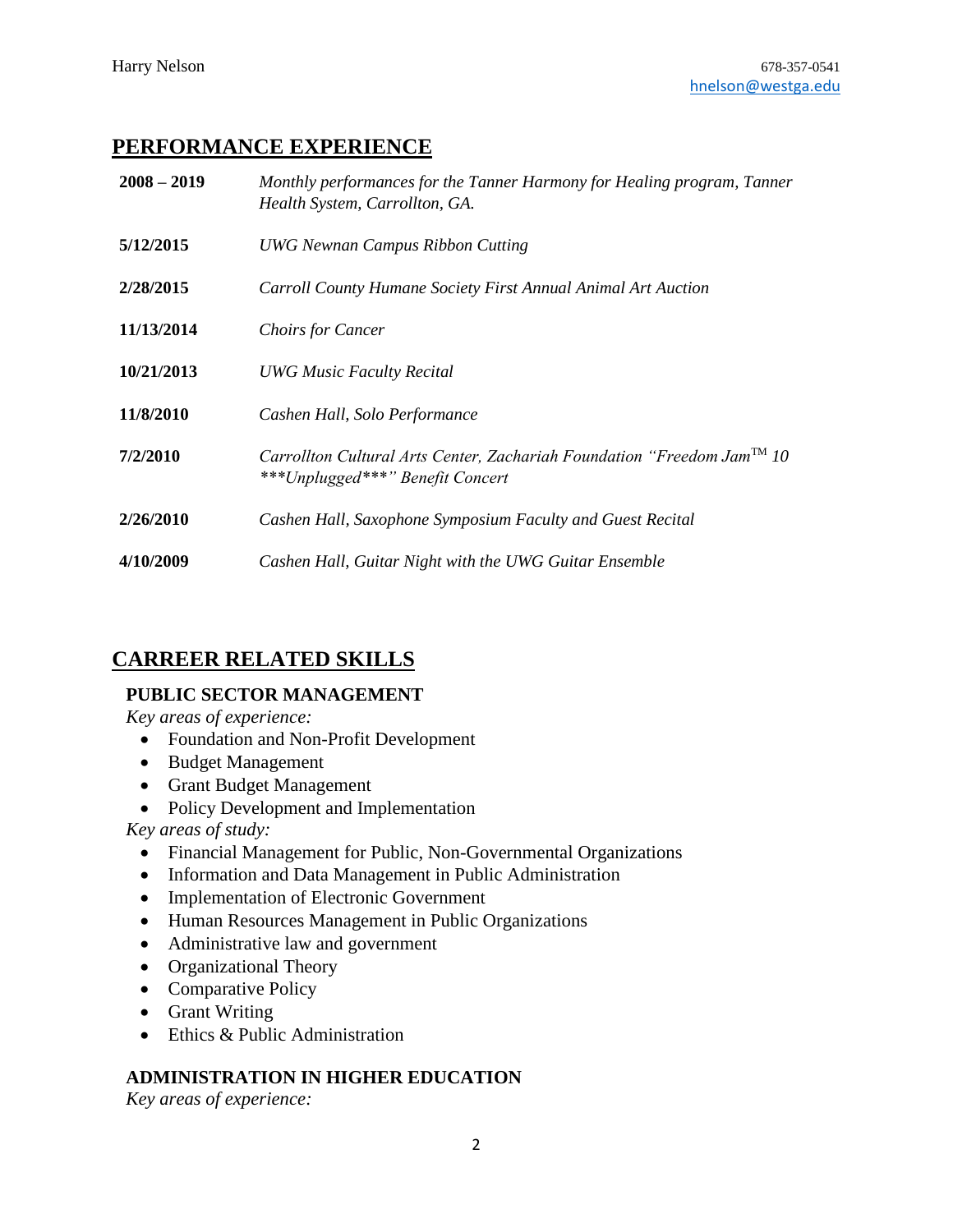- Seven years of budget management experience in the College of Arts and Humanities Dean's Office at the University of West Georgia
- Development of organizational knowledge sharing solutions in an academic institution
- University of West Georgia Policy Taskforce collaborative and advisory duties

#### **LEADERSHIP**

*Key accomplishments*

- Collaborated with departmental budget managers to develop a college wide standard budget worksheet
- Collaborated with Interim Director of University Police to develop a college wide emergency preparedness plan
- Developed and implemented the budget processes and business operations procedures for the College of Arts & Humanities at the University of West Georgia

*Key areas of study:*

• Leadership and ethics in public organizations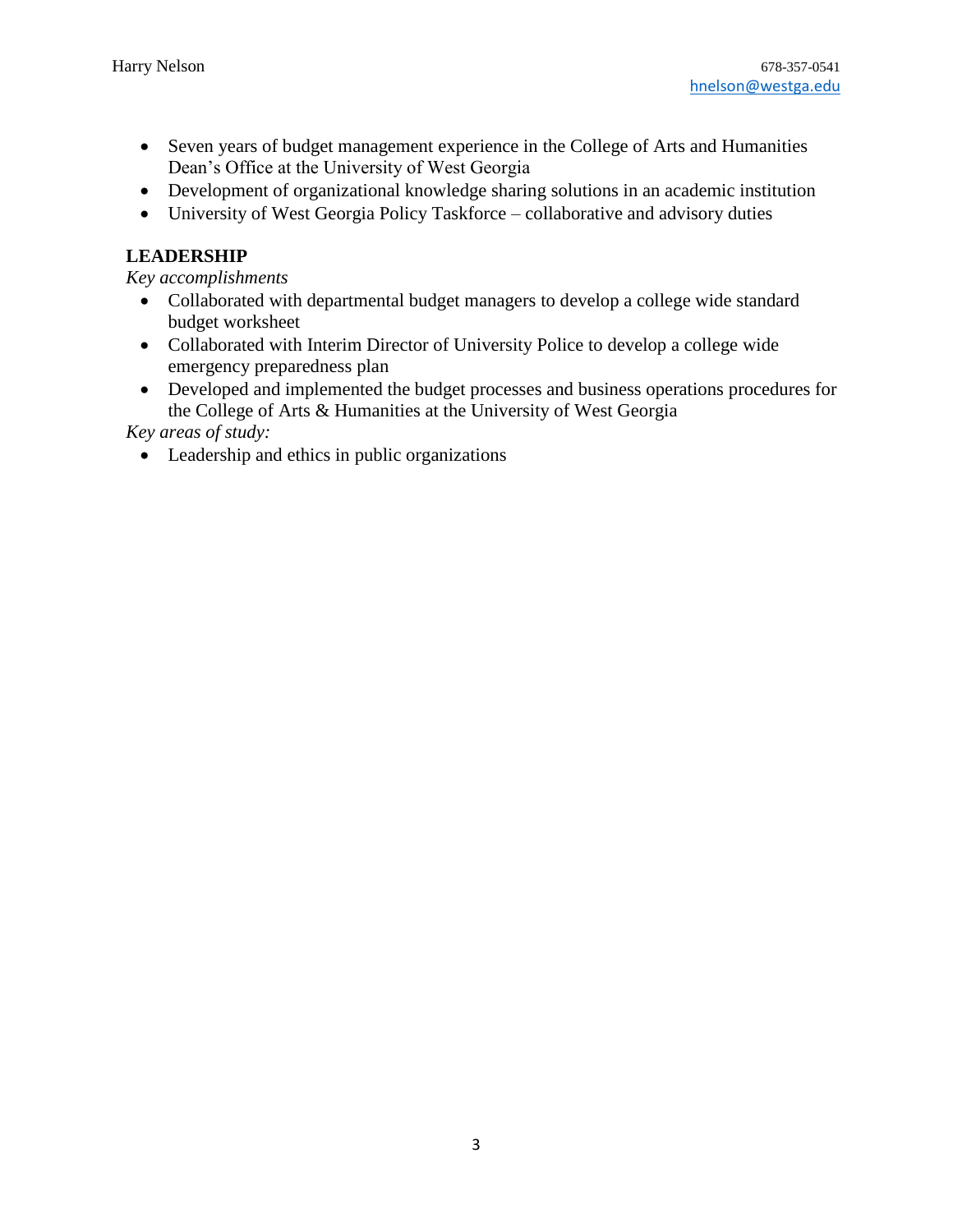# **EXPERIENCE**

#### **UNIVERSITY OF WEST GEORGIA, COLLEGE OF ARTS AND HUMANITIES DEAN'S OFFICE, Carrollton, GA**

*Business Operations Specialist, Nov. 2010 – Present*

- Advise the dean on all budgetary and personnel matters within the college
- Review and coordinate personnel processes including faculty teaching workloads and program growth projections for all departments within the college
- Review and coordinate budget functions and workflows for the college
- Reconcile dean's office budgets
- Serve as liaison between departmental staff and upper administrative offices
- Develop and maintain databases and paperless file system
- Manage foundation accounts funded by donors, including community and private foundations
- Manage the budget for grant funded programs

### **UNIVERSITY OF WEST GEORGIA, DEPARTMENT OF MUSIC, Carrollton, GA**

*Program Coordinator, Nov. 2008 – Oct. 2010*

- Manage and maintain budget and personnel records for the department
- Hire and supervise student employees
- Book events and room reservations for departmental and non-departmental events
- Prepare and distribute all departmental publications including development and recruitment materials
- Schedule, promote, and direct recruitment events for the department
- Manage departmental website and databases

# **BRIGGS & ASSOCIATES, Atlanta, GA**

*Career Specialist, Mar. 2002 – Oct. 2008*

- Manage a caseload of twelve individuals with identified cognitive disabilities achieving a 100% rate of employment
- Train and supervise clients on job sites in a wide variety of industries including construction, clerical, and customer service job sites
- Solicit and prepare local businesses for job placements
- Maintain weekly contact with clients and employers to insure satisfaction and to maintain positive relationships
- Counsel clients regarding employment matters
- Advocate for clients in the workplace and community
- Maintain confidential daily records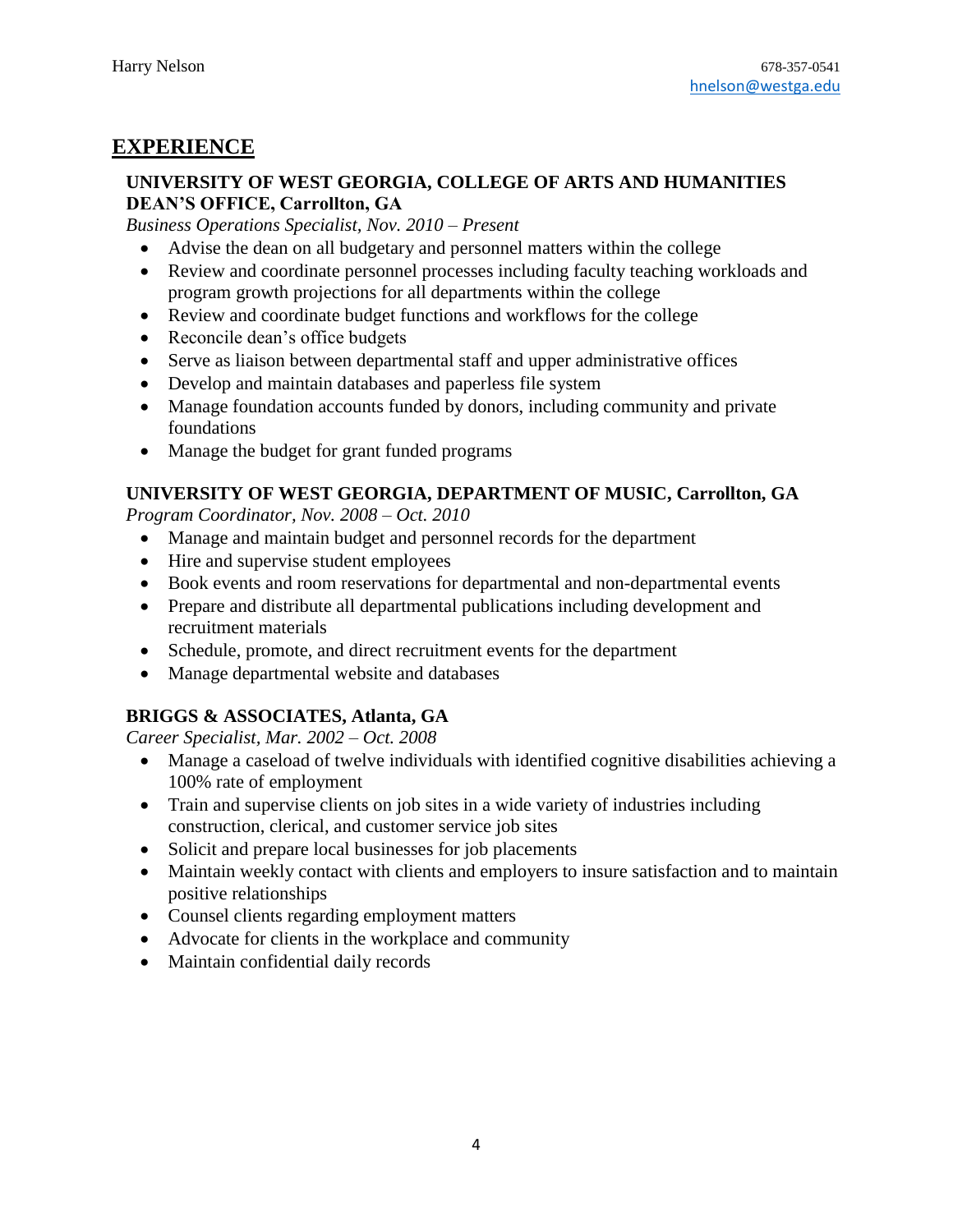### **EDUCATION**

#### **Valdosta State University, Valdosta, GA**

*DPA Candidate, Expected graduation, May. 2018*

- Concentration in Public Sector Management
- Dissertation Title: The Communication of Organizational Knowledge along Workflows at the University of West Georgia.

*Abstract – Faculty and staff morale at the modern university is often negatively affected by the corporatization of the university system. Part of the issue is that bureaucratic governance and collegial governance are brought into conflict in an organizational structure that does not easily reconcile these two methods of governance. One consequence of this situation is that the staff who directly serve the faculty do not have the resources to do so effectively – specifically, they don't have quick enough access to the expert information from the bureaucratic units of the institution thereby increasing the occurrence of serious administrative errors, which in turn cause more dissatisfaction.*

*There is a need for the development of a decision tree and a knowledge base that will allow the ground level academic department staff at the University of West Georgia to function as help desk personnel as a means to alleviate this conflict. This project will develop the underlying organizational structure and some significant initial content of a decision tree and knowledge base to assist UWG staff in the navigation of policy and procedures related to their jobs. Since the processes related to this development involve workflows that separate bureaucratic expertise from departmental staff this project will primarily focus on a study of university organization, policy and procedure. This study will also be developed as a foundation for future comparative studies of similar universities and government institutions.*

#### **University of Georgia, Athens, GA**

*MM, Dec. 2010*

• Classical Guitar Performance

**University of West Georgia, Carrollton, GA** *BM, Mar. 1998*

• Classical Guitar Performance

# **ADDITIONAL SKILLS**

#### **COMPUTER AND SOFTWARE SKILLS**

- Banner
- Excel
- Access
- PeopleSoft
- ADP
- Website Management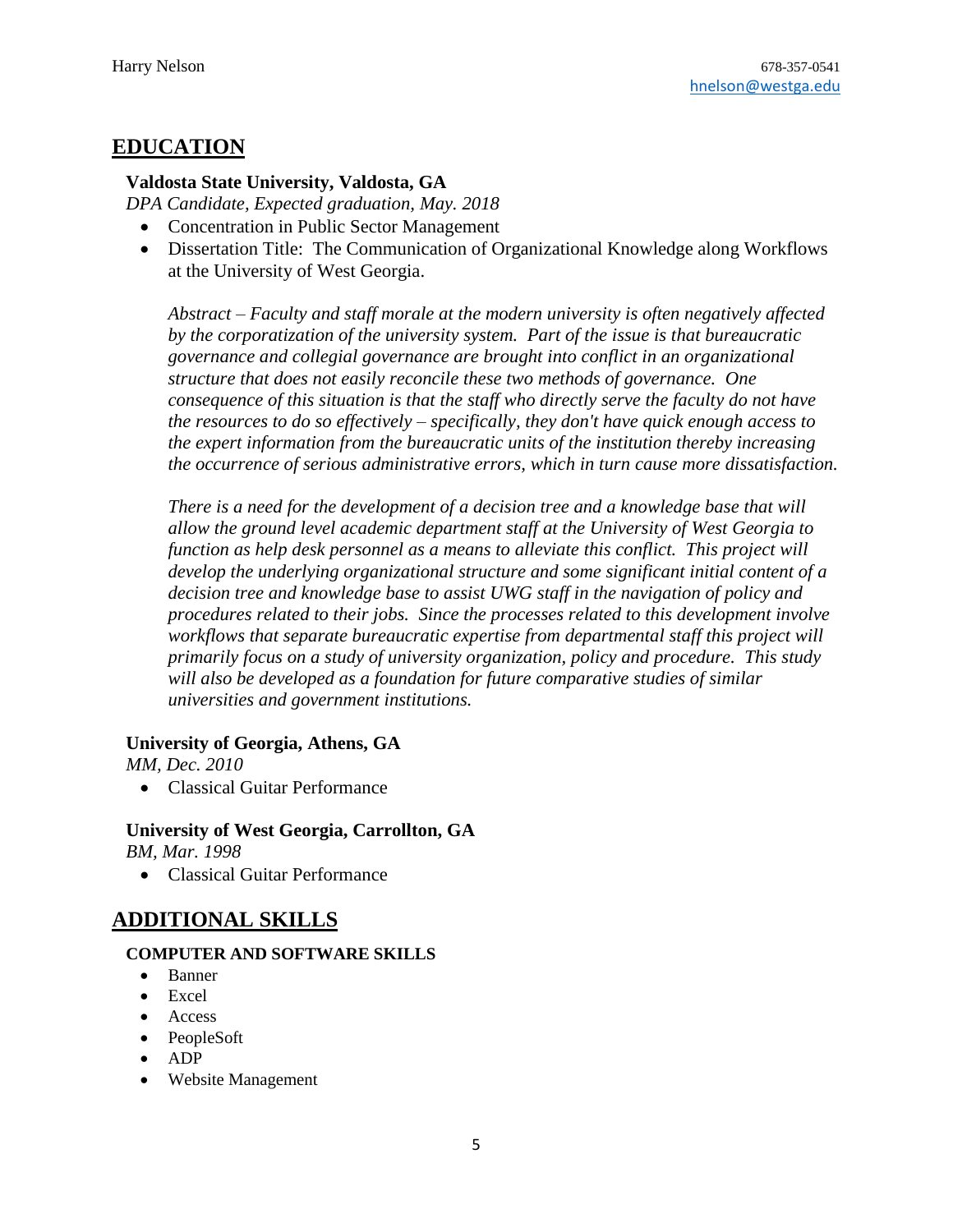#### **EDUCATIONAL SKILLS**

- eGovernment and Data Management in Public Administration
- Comparative Public Policy
- Environmental Policy in Public Organizations
- Leadership in Public Administration
- Grant writing

#### **PERSONAL INTERESTS**

- Treasurer, and Member of the Board of Directors and Executive Committee for The West Georgia Autism Foundation 501(c)(3)
- Academic Department Staff Representative for the UWG Policy Taskforce
- Performer for the Tanner Harmony for Healing Program